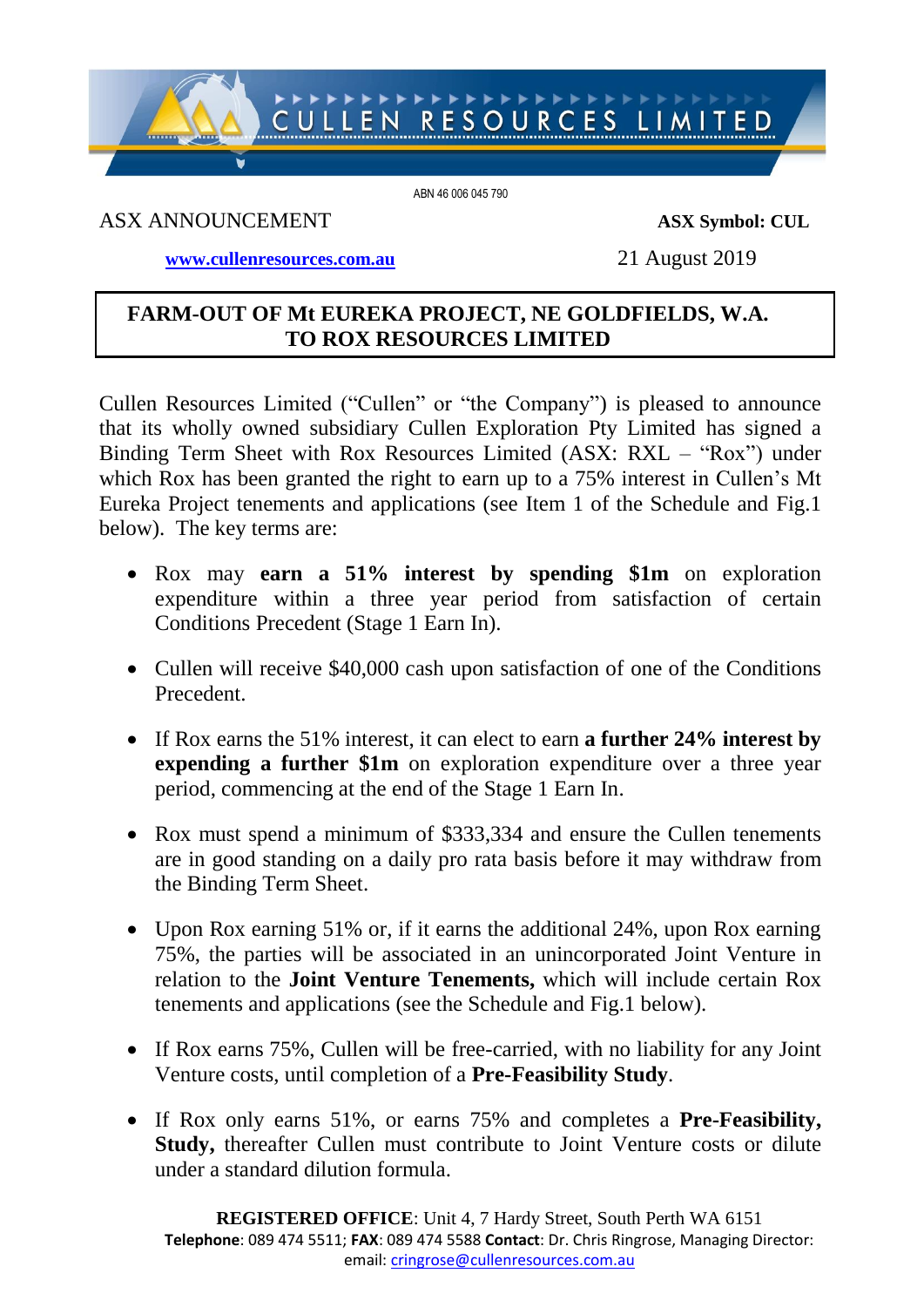• If a Participant's interest falls to 10% or less, that Participant's interest will be converted to a **Net Smelter Return Royalty of 1%** on those Cullen tenements already subject to a royalty, and **2.5%** on the balance of the Joint Venture Tenements.

Cullen's Managing Director, Dr. Chris Ringrose commented:

"We are very pleased to have undertaken this transaction with  $Rox - a$  company that has discovered the Camelwood nickel sulphide mineralisation system on its Mt Fisher Project, which adjoins Cullen's Mt Eureka project tenements to the south, and where they have also defined gold resources. Given their key geological understanding of the region, strong financial position, and well-established logistics base in the remote north east Goldfields, they are best positioned to advance exploration for gold and nickel deposits on Cullen's numerous defined prospects.

This transaction is another example of Cullen's long-standing and successful strategy of project generation and Joint Venture farm-out as appropriate. Cullen can now focus on its Wongan Hills Project and its two new, substantial exploration licence applications (totalling  $\sim$ 350km<sup>2</sup>) located south east of the Penny West gold deposits, and continue its project generation."

| <b>Number</b> | <b>Status</b> |
|---------------|---------------|
| E53/1209      | Live          |
| E53/1299      | Live          |
| E53/1637      | Live          |
| E53/1893      | Live          |
| E53/1957      | Live          |
| E53/1958      | Live          |
| E53/1959      | Live          |
| E53/1961      | Live          |
| E53/2052      | Pending       |

# **Schedule Joint Venture Tenements**

#### **Item 1 - Cullen Tenements**

#### **Item 2 - Rox Tenements**

| <b>Number</b> | <b>Status</b> |
|---------------|---------------|
| E53/2002      | Live          |
| E53/2062      | Pending       |
| E53/2075      | Pending       |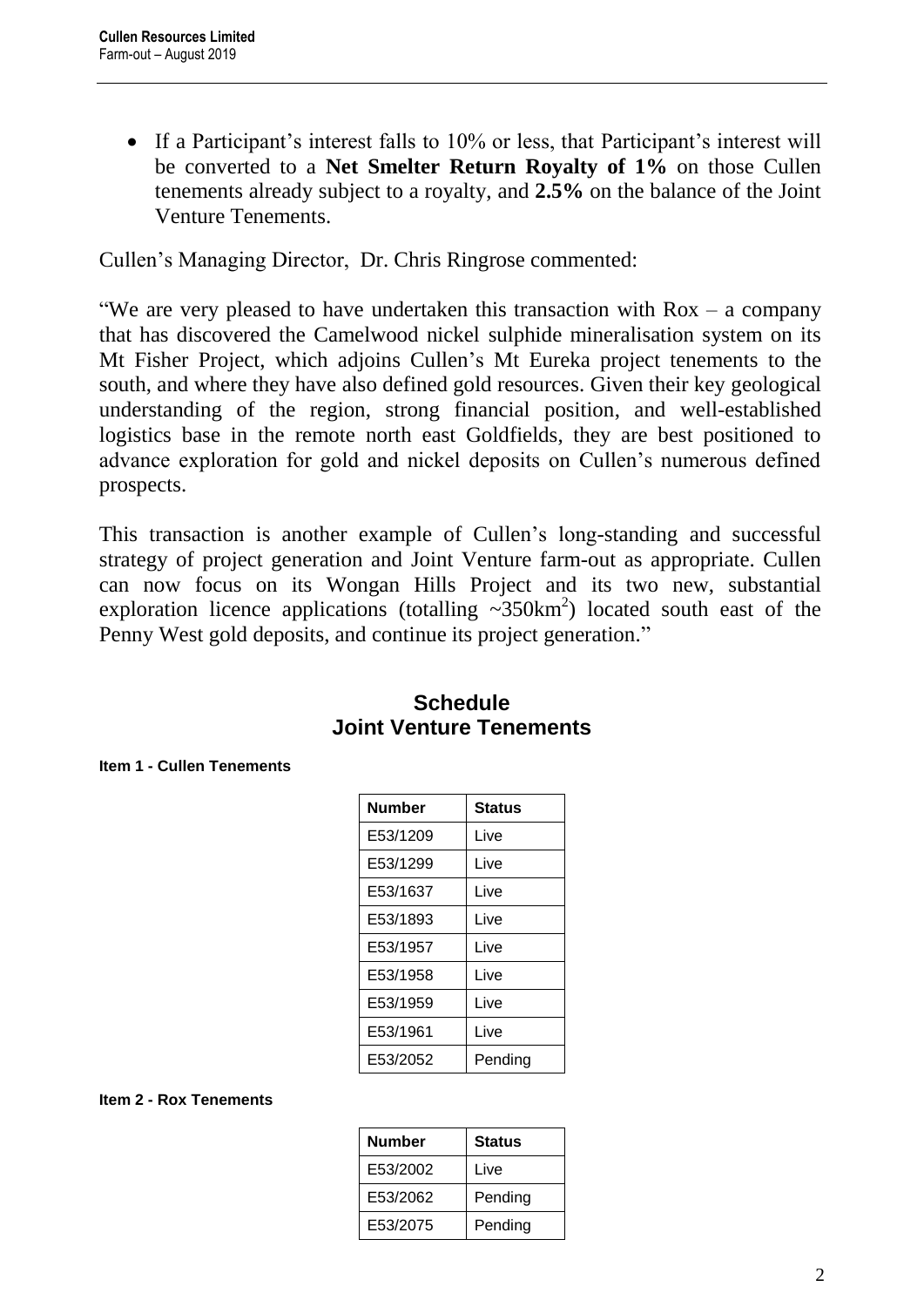

**Fig. 1. Location of the Mt Fisher (Rox) and Mt Eureka (Cullen) project tenements**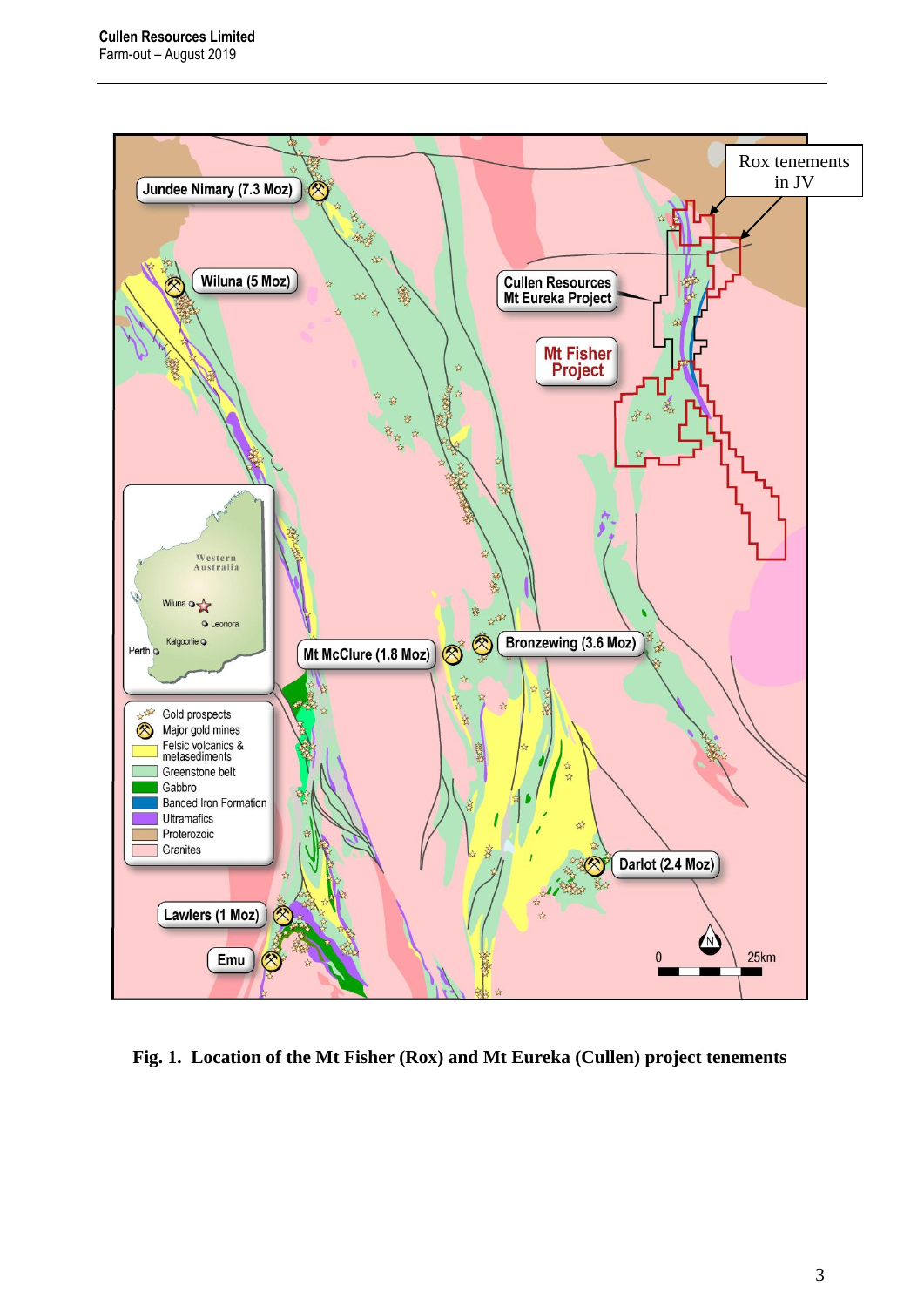

**Figure 2 – Aeromagnetic Image Showing Target Horizon**